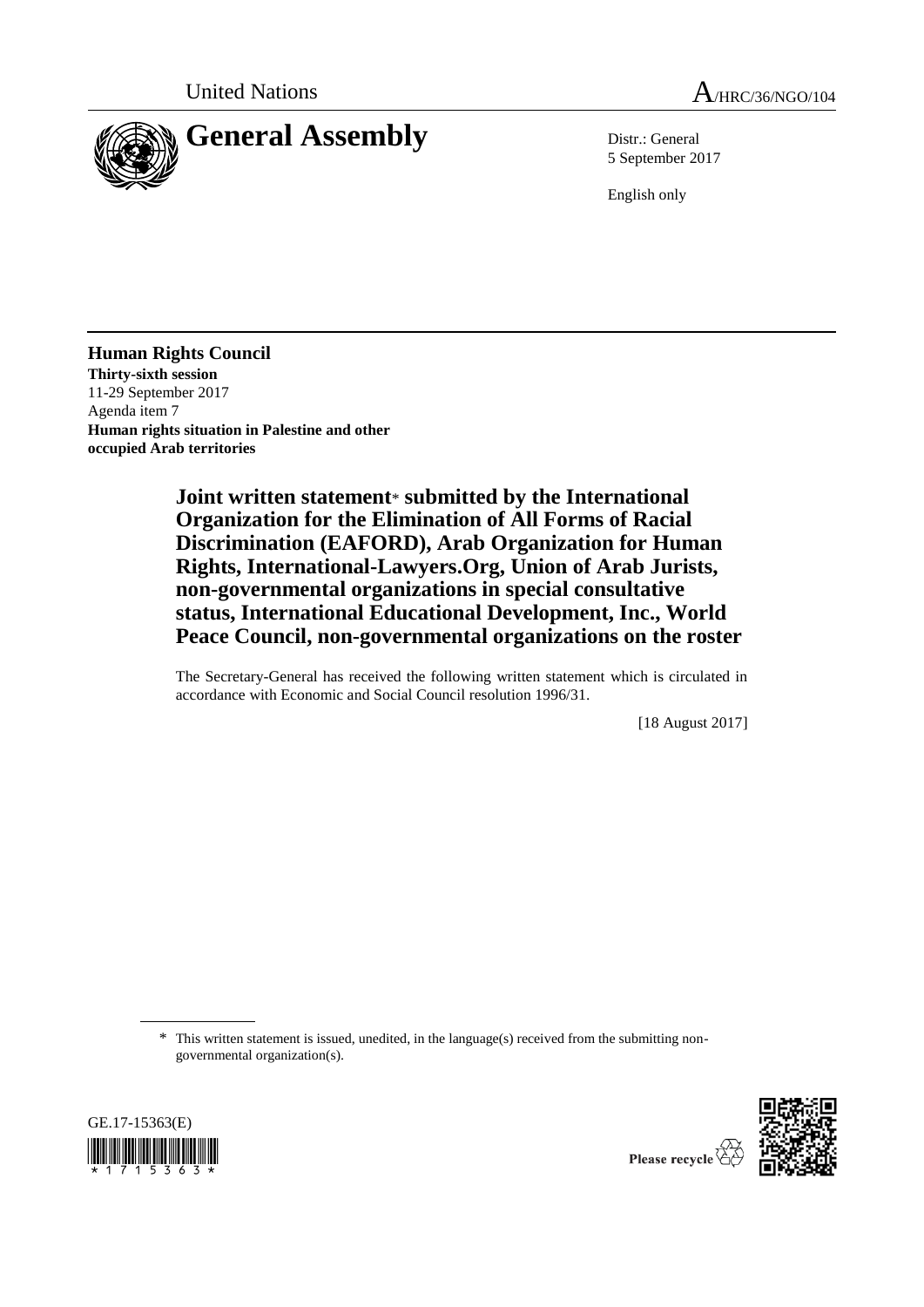## **Undermining the Last Remnants of Palestinian Sovereignty in Jerusalem\***

While the imposed restrictions have been rescinded, the already volatile situation in the Occupied Palestinian Territory has been exacerbated as a result of the unilateral steps taken by Israel in response to the deadly shoot-out at the Al-Aqsa Mosque compound in occupied East Jerusalem on Friday, 14 July 2017, in which three Palestinians and two Israeli police officers died. While Palestinians have been confronted with Israeli settler-colonialism and severe human rights violations, including restrictions of their religious freedoms, for many decades – the Occupying Power seems to use the incident to consolidate its control and oppression of the Palestinian people. While they constitute part of longstanding Israeli violations, the measures question the last remnants of Palestinian sovereignty, thus representing a further threat to stability and entrenching the violent reality in the region.

Following the attack, the Israeli government implemented the unilateral decision to close the Al-Aqsa Mosque compound, including for Friday prayers, which by Palestinians was regarded as another step towards changing the historic status of the site1 and of Jerusalem at large. The sacred site remained closed to Muslim worshipers for more than two days and was then gradually reopened to the public – but with intensified "security" installations, including metal detectors, turnstiles, and closed-circuit television cameras. These strengthened measures not only represented further barriers to Palestinians' freedom of religion; they also constituted a further step by the Occupying Power to impose sovereignty at the site and "Judaize" Jerusalem. While the "security" measures have been rescinded following Palestinians' peaceful protests and acts of civil disobedience, they constitute a dangerous precedent that the Israeli government and extreme entities seem poised to act upon.

The Status Quo at Al-Haram Al-Sharif and Religious Freedom

The latest Israeli move confirms Palestinians' long-held fear that the Occupying Power seeks to undermine the status quo at the holy site, following routine raids and incursions by settlers and the military as well as right-wing calls for the establishment of a Jewish temple at the site.

The status quo under Israeli occupation is regarded as discriminatory as it *de facto* signifies that the overwhelming majority of Palestinians (around 95 percent) is prohibited from entering Jerusalem, is banned from accessing Al Aqsa Mosque or the Church of the Holy Sepulchre or any other religious site, and is thus deprived of their right of free worship.

Palestinians face severe restrictions when trying to access their holy sites in Jerusalem since the beginning of the occupation in 1967. Visiting any holy site entails a long and arduous journey for Palestinians – particularly those living in the occupied territories – that leads through multiple checkpoints and often entails acts of intimidation and harassment by Israeli forces. For Palestinians living in Gaza, reaching Jerusalem's holy sites is almost impossible. Often, only women and men over 40 and children are granted passage through the checkpoints. Those that reach Jerusalem have to pass through further Israeli military posts before they can finally enter the compound.

The fears that the Israeli government seeks to tear up this already discriminatory status quo are well-founded, given that state officials have long vowed to illegally capture the site and that the Jewish claim to the site has gained ground in mainstream Israeli politics.

<sup>1</sup> According to the status quo, the Islamic Waqf and Jordan bear responsibility for the management of and access to the Al-Aqsa Mosque compound. Jordan's custodianship over the holy compound (Al-Haram Al-Sharif/ Temple Mount), which hosts two of the most important religious sites of Islam as well as of Judaism's Wailing Wall, was already instituted in the 1920s in an agreement between Palestinian leaders and King Abdullah I and was recognized by Israel in 1994. While Muslims are allowed to worship at the site, non-Muslims are allowed to visit and Jews are allowed to pray at the Western Wall.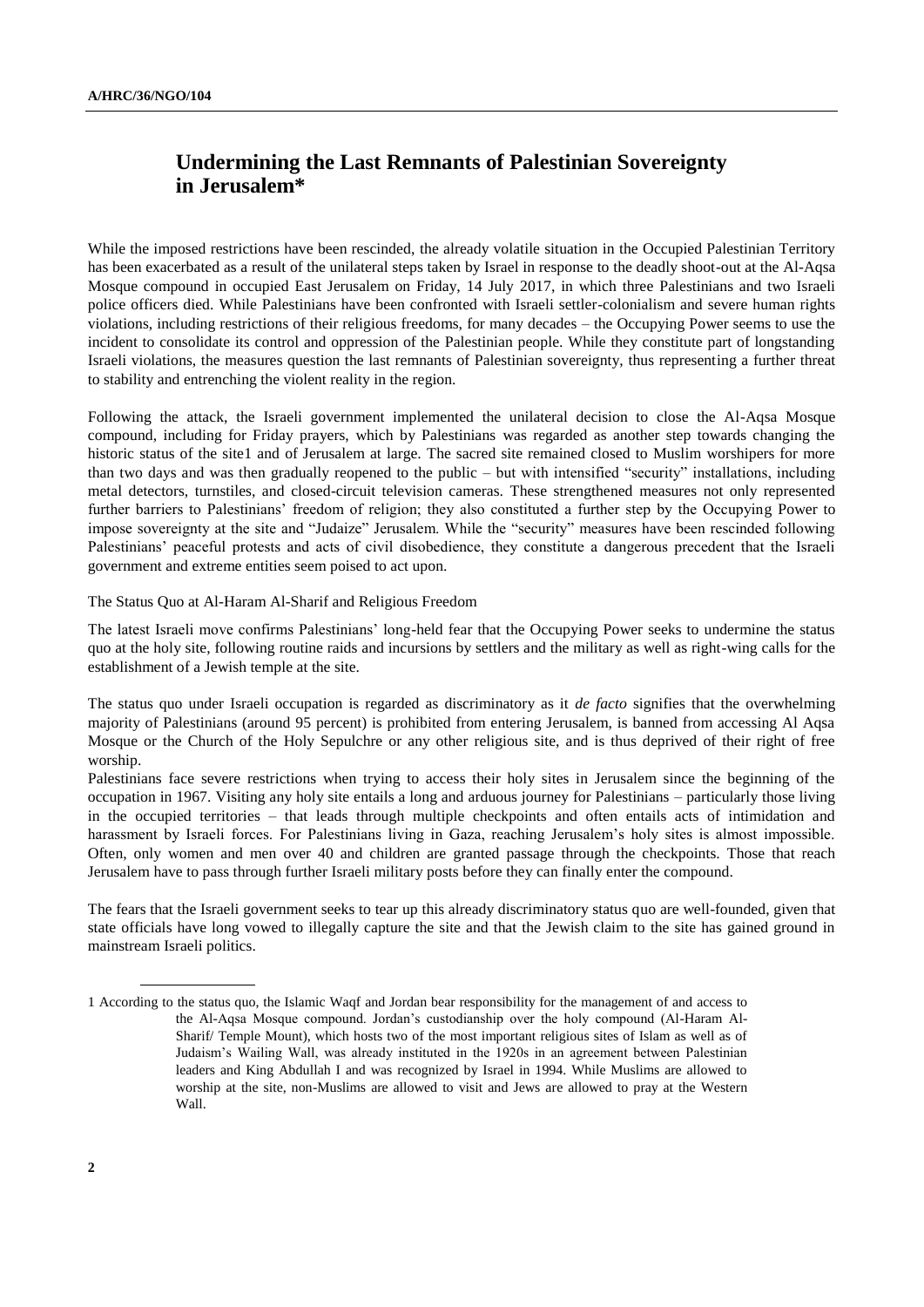Fears exist that Israel will again employ Israeli-Palestinian violence and tension as justification to further its control over places central to Palestinians. Palestinians had to bear witness to this strategy pursuant to the 1994 Ibrahimi Mosque Massacre, during which an armed Israeli settler killed 29 Palestinian worshippers in Hebron. Israel had seized the exacerbated tensions to impose its control over the sacred site, erecting security installations and dividing the site into Jewish and Muslim sections. Thus, Palestinians fear that the Israeli government will take advantage of the incident to similarly divide time and space of Al-Aqsa and to impose a new reality. Already now, illegal Israeli settlers can enter the mosque and pray there, as was the case in Hebron in 1994.

Human Rights Repercussions of Israeli Efforts to Change the Status of Jerusalem

Moreover, the measures must be seen as part of Israel's "policy of Judaization" of occupied East Jerusalem, further depriving Palestinians of their fundamental rights in the city. Israeli activities since 1948 have eroded the traditional status of Jerusalem as center of Palestinian political, cultural, religious, and social life and continue to subvert the future status of East Jerusalem as capital of a Palestinian state. In direct contravention to UN resolutions that have reiterated since 1981 that all measures aimed at altering the character and status of the Holy City of Jerusalem are null and void and must be rescinded forthwith:

- **1)** Israel continues its illegal settlement activities, particularly the so-called E-1 plan. The settler population in East Jerusalem, which had reached an estimated number of 208,000 in East Jerusalem by the end of 20152, continues to mount. Israel's "Jerusalem municipality" on 7 July 2017 issued construction permits for over 1,500 new illegal housing units in occupied East Jerusalem, while Prime Minister Netanyahu reportedly proposed the annexation of the Etzion settlement bloc in a land swap deal to US emissaries on 14 July 2017. New residential buildings and infrastructures in the southern outskirts of the Jerusalem municipality are being developed with the aim to connect the Gush Etzion settlement bloc to Jerusalem. Moreover, settlement movements can freely pursue their illegal activities in East Jerusalem, particularly in the Old City, and continue to seize Palestinian-owned properties and evict families.
- **2)** Israel has perpetuated its "Jerusalem closure policy" by erecting checkpoints, constructing the Separation Wall, and imposing a permit regime – in an effort to cement control over the City. The Occupying Power restricts Palestinian access to and residence in East Jerusalem and further isolates the City from the Occupied Palestinian Territory. Moreover, Israel has intensified military control over the City and conducts frequent raids in Palestinian neighborhoods. In July, the government decided to prolong the increased presence of soldiers and police in the Old City and to invest into a new security system in the area.
- **3)** Israel persistently demolishes Palestinian homes, revokes residency rights, and evicts and displaces Palestinians. The State has perpetuated these illegal activities to change the demography of Jerusalem in favor of a Jewish majority, with a 70 to 30 percent ratio of Jews to Palestinians, with the larger aim of undermining claims to Jerusalem as the capital of an independent Palestinian State. Most recently, on 12 July 2017, Israeli authorities demolished three Palestinian buildings, including two homes, in the East Jerusalem neighborhoods of Jabal al-Mukabbir and Silwan – under the pretext of a lack of nearly unobtainable building permits. According to UN figures, as of 31 May 2017, Israel demolished 81 Palestinian-owned structures in East Jerusalem since the beginning of the year, displacing at least 172 Palestinians. The previous year 2016, the Occupying Power demolished a total of 190 Palestinian buildings in East Jerusalem. The constant threat of land seizure and home demolitions in East Jerusalem causes deep-seated fear and creates a coercive environment. This situation is exacerbated by the permanent residency status allocated to Palestinian East Jerusalemites, which is conditioned upon physical presence in Jerusalem and is subject to expiration and

<sup>2</sup> Israeli Central Bureau of Statistics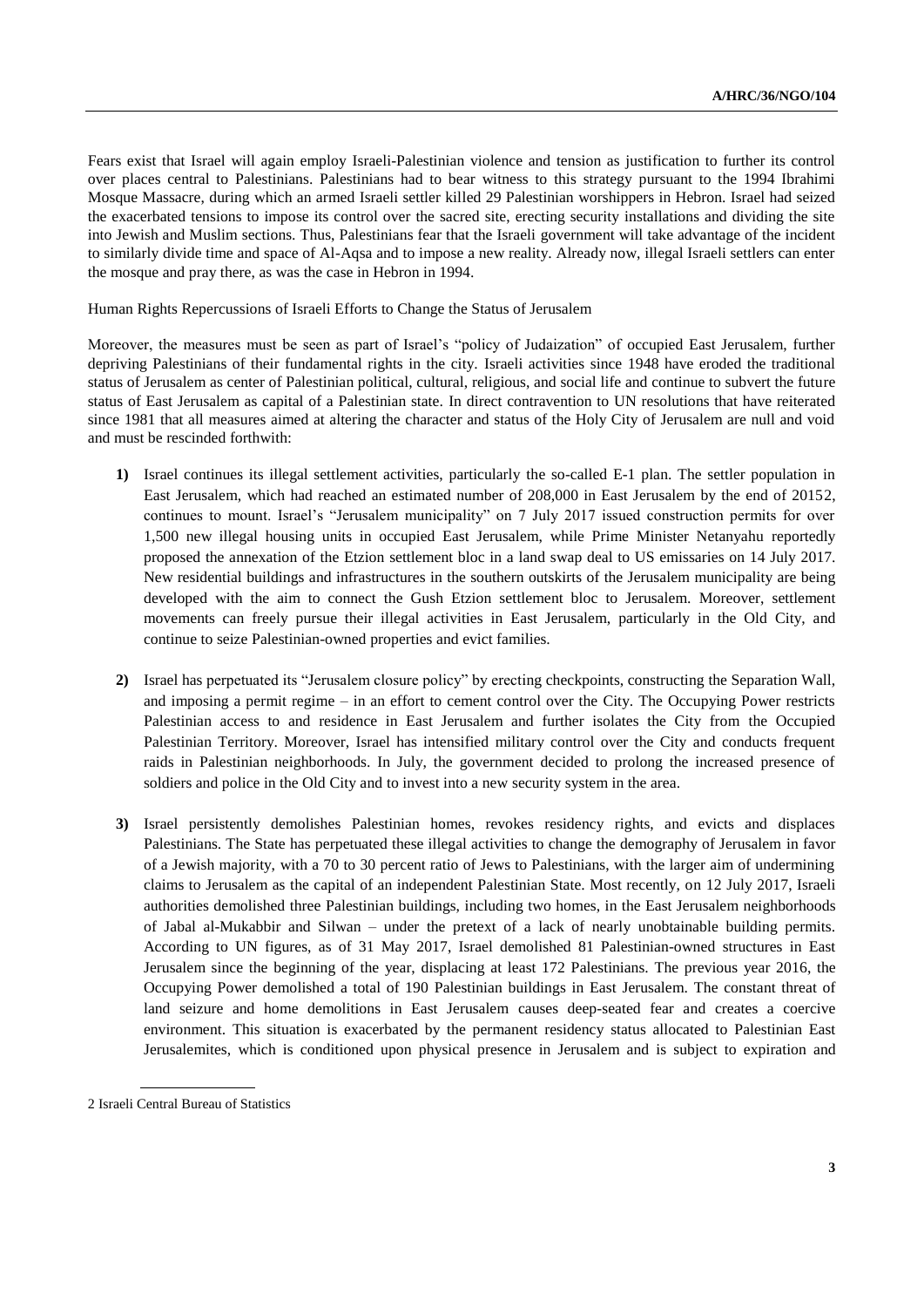revocation at any point in time. Between 1996 and 2014, an estimated 14,481 East Jerusalemite Palestinians lost their residency status and right to live in occupied East Jerusalem.

- **4)** As outlined before, Israel continues to violate the historic status quo at the holy places of Jerusalem through, *inter alia*, military incursions, excavations, and acts of incitement. The aim is to unlawfully and forcibly assert Israeli control over this sensitive area. These activities are part of Israel's attempts to erase Palestinian heritage and culture in the area.
- **5)** Israel's discriminatory allocation of resources, essential services and infrastructure in Jerusalem infringe on Palestinian residents' fundamental rights and constitutes part of the larger policy of demographic engineering aimed at forcing Palestinians out of Jerusalem. East Jerusalem continues to be subjected to budgetary, physical, and social neglect. Whilst East Jerusalemite Palestinians pay the same amount of taxes as their Jewish counterparts, their welfare system is gravely underfunded and government services are inadequate. For instance, the Israeli authorities deny Palestinians the establishment of sewage facilities and the provision of other vital infrastructure, education and municipal services. The rate of East Jerusalemite Palestinians living below the poverty line was estimated at 75.4 percent in 20151, which is three times higher than that of Jewish residents of Jerusalem.

In the most recent development, a bill titled "Basic Law: Jerusalem, the Capital of Israel", which aims at preventing any future divisions of Jerusalem, has passed its preliminary reading in the Knesset on Wednesday, 19 July 2017. The situation in Jerusalem merely represents a microcosm of the larger Israeli colonialist and apartheid policies in the Occupied Palestinian Territory.

## Conclusion and Recommendations

Israeli activities since 1948 have eroded the traditional status of Jerusalem as the center of Palestinian life and continue to subvert the status of East Jerusalem as capital of a future Palestinian state – in direct contravention to innumerable UN resolutions. Israel today feels emboldened to close the mosque and erect barriers, while the international community remains inactive. Such moves further undermine the stability in the region. By seizing such incidents to enhance its control and undermine the remnants of Palestinian sovereignty, Israel conjures up religiously tinged tensions in a secular conflict rooted in racial oppression and occupation. Rather than bowing to pressure by Israel and its allies, the respective Member States must change their contribution to positive participation in accordance with their international obligations.

Instead of fueling violence in the region, Israel must cease its violations against the status quo of the Holy City and against Palestinians' freedom of religion. To finally reach a just peace in which the religious, cultural and historic diversity of Jerusalem can flourish and all citizens are guaranteed equal rights and freedoms, Israel must disassemble its occupying system and make way for the establishment of an independent State of Palestine with East Jerusalem as capital. In the light of this, the signing organizations recommend to the United Nations, to its relevant bodies, and to UN Members States to:

- Finally bring an end to the prolonged occupation of the Occupied Palestinian Territory and fulfill Palestinians' right to national self-determination;
- Immediately cease settlement and annexation policies and practices aimed at altering the character, status, and demography of the Occupied Palestinian Territory, particularly East Jerusalem;
- End its discriminatory planning, development, and land system in all areas under its effective control and rescind all policies and practices resulting in the forced eviction and transfer of Palestinians, including demolitions, confiscations, and the creation of a coercive environment;